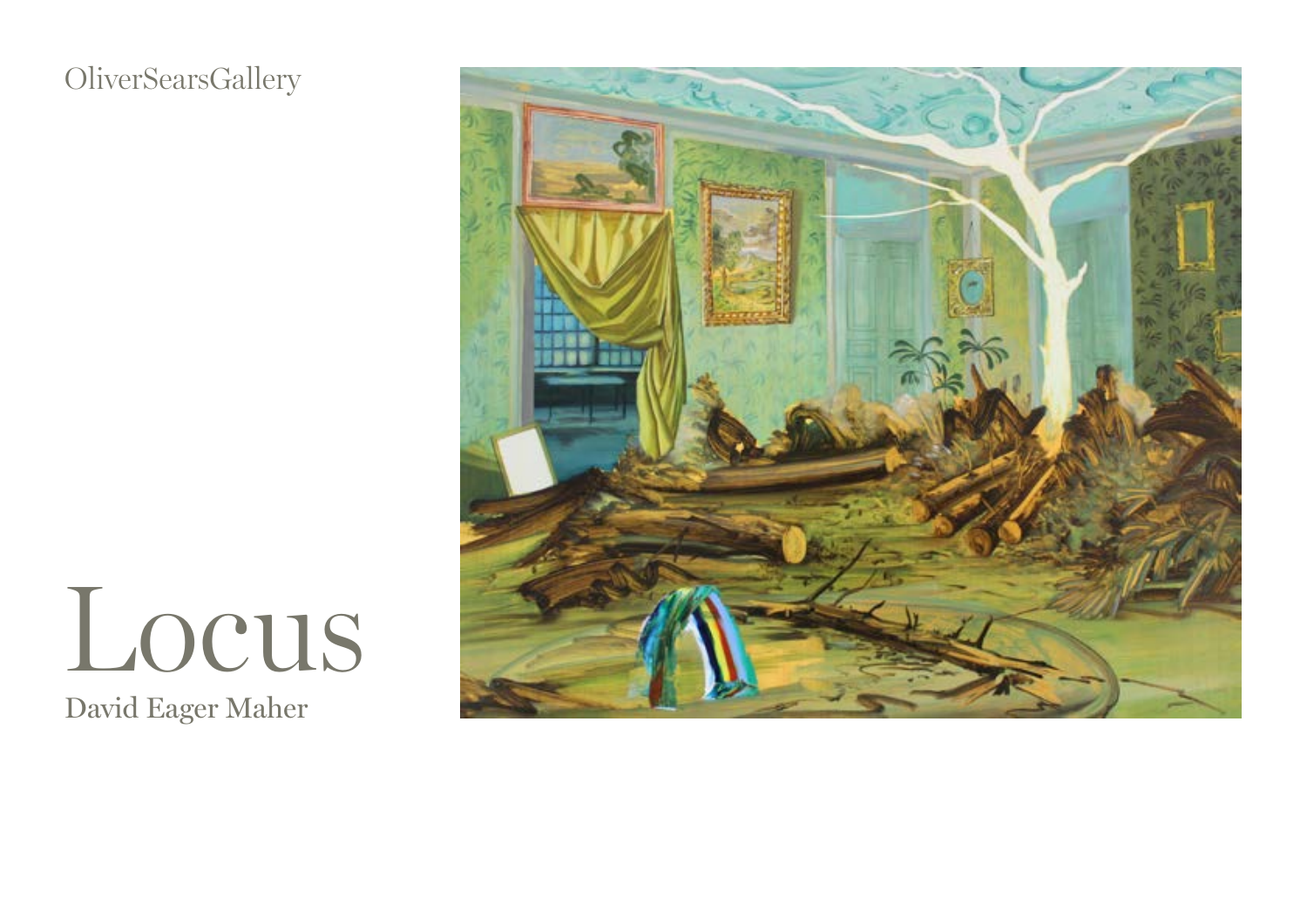Oliver Sears Gallery is pleased to announce the opening of *Locus*, an exhibition of eight new paintings by Dublin born artist David Eager Maher, his debut at the gallery.

While *Locus* is a term used in physics and medicine, its English derivatives 'location' and 'locale' strike more purposefully at the heart of Eager Maher's motives. Technically complex, each painting is constructed using imagery taken from art historical references, real places and imagined landscapes. The environment the artist creates is empty of human figures, although the buildings and interior views imply human interaction in the past. Lush foliage permeates the compositions, a living metaphor for the end of colonialism as the jungle literally swallows up the conquistadors driven to tame it.

But *Locus* also represents autobiography. The quiet within each frame reflects the artist's self-imposed isolation where, by confining himself to a small focused existence, he can attempt to understand the history of a much bigger world; One where realism is not about real things but how things are really. *Locus* is the work of a 19th century explorer living in 21st century Wicklow.

#### Foreword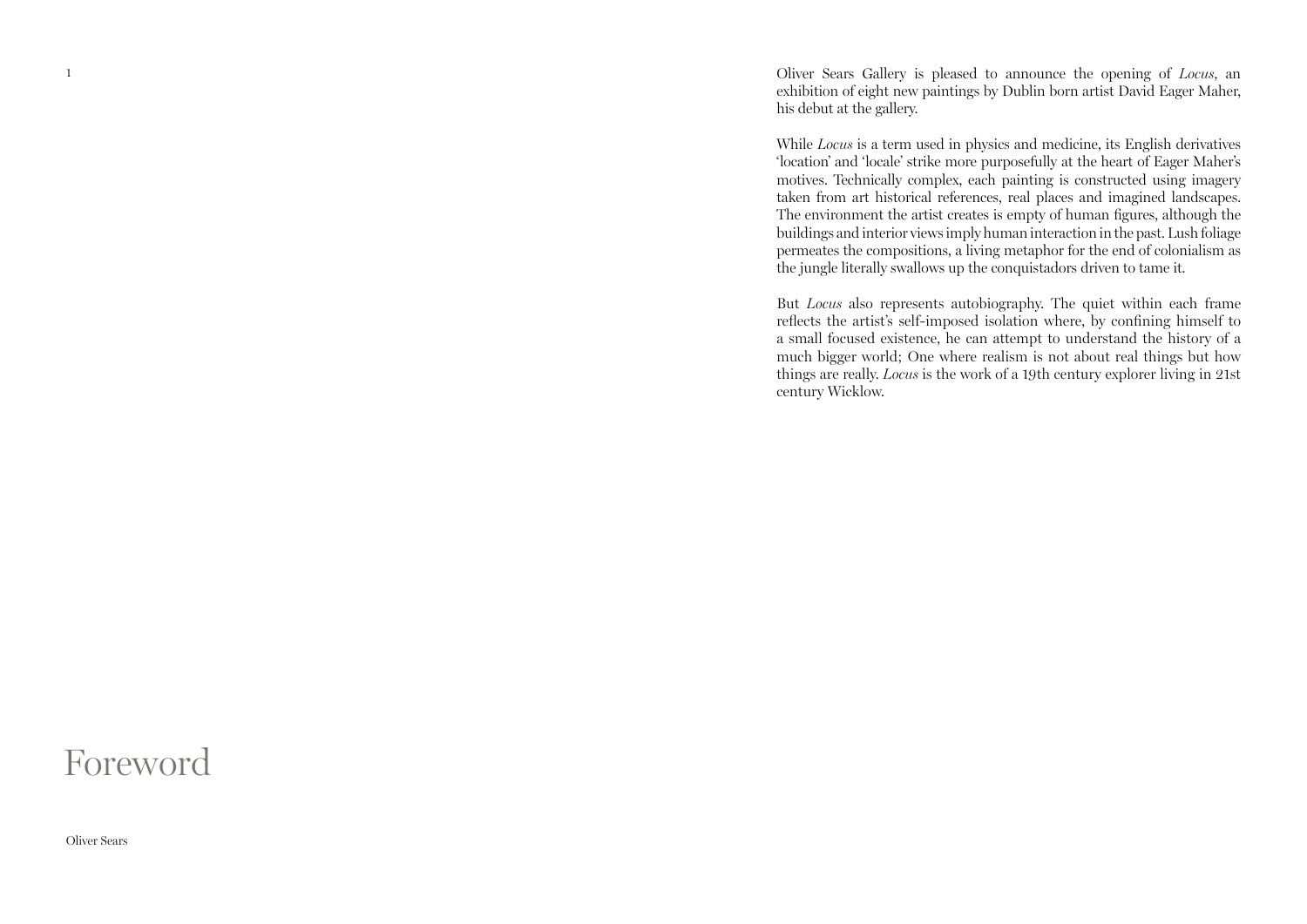In this series of oil paintings, David Eager Maher continues along a trajectory of previous works in which we are invited to enter imagined spaces that are at once exterior and interior. These intricate and detailed compositions combine fictional landscapes with realistic depictions of topographies and grand domestic spaces. The vistas include opulent architectural features such as arches, gables and columns; domestic furniture including empty chairs undressed tables; ornate urns and figurative carved sculptures; vacant parasols and unoccupied deck chairs.

The series, and the title of the current exhibition 'Locus' is complex in its associations, definitions and meanings. The term locus can be defined as being an ambiguous site, a location that is determined by varied and specified conditions. The word also has a place within the fields of mathematics, medicine and science adding more meaning to the references in the works. 'Locus' features a series of paintings that depict liminal spaces, in which no inhabitants can be observed, confounding the sense of peculiarity in the in-between scenes depicted. There is a definite sense of isolation in the works, a want to be alone, to get away from modern day complications, an image of detachment, segregation and a want to visualize and create dreamscapes rather than be restricted by reality. From seeing the furniture and how each of the spaces are dressed and decorated it is evident that these spaces were either once occupied or are awaiting and inviting population. The inclusion of a deck chair, a parasol, and a pitched carnivalesque patterned gazebo, all what could be classed as paraphernalia used whilst on vacation, signal towards this sense of getting away from it all. The time period and geographic location of the scenes is open for interpretation, however the decadence of the residences suggests a very particular culture that of the upper echelon's of society. There is a sense of the theatrical in the scenes' compositions. The paintings could be vacant stages, with us the spectators awaiting the players to emerge from the wings into the proscenium. However the absence of the performers is perplexing, we eternally wait their entrance stage left, to tread the boards and demonstrate thespian talents.

Seeing images of the uncompleted works, at the mid-point of creation, for me there was a sense of ambiguity around the painted forms and contents within Eager Maher's *mise en scene*. A patterned rug, could also be become a colossal leaf; carved figurative sculptures could be enlarged exotic insects; patterned wallpaper and floor surfaces could be a floral undergrowth. In a brief discussion with the artist the works are described as an attempt to 'navigate basic visual quandaries' and artistic dilemmas. The problem with resolution is underscored by the fact that the scenes exist as a fluid dichotomy between two worlds, the imagined and the real, the domestic and the landscape. The walls of each of these interiors fade, and allow the outer world percolate the transparent barriers. Some of the surfaces are made up of chequerboard and zigzag patterns creating definite blockades to the encroaching landscapes. Ornamentation and pattern are consistent features and here exist within the architectural cornicing and coving embellished with baroque patterning and the decorated wallpaper and floor coverings.

There is an added complexity through the use of materials in the paintings. Oil paint, which is slow to dry, is here blended, providing a soft merging of tones. The artist also utilizes other qualities of the oil paint, layering and forming washes leaving an opaque and translucent effect creating a mysterious quality to the image. He is also acutely aware that in time the images will fade, like narratives, histories and the viewer's existence. The act of artistic creation is left bare for the viewer, a metaphor for our own place within this scene and completion of subjective readings. We are also reminded of the artist's hand when included in the paintings are an unfinished canvas leaning against the wall in one scene while in another scene, a microcosmic painting of a completed landscape, a meta work of sorts, hangs in a frame on the wall. Alongside the completed painting hangs an empty frame, the image is confounding as it creates a border around the wallpaper, but also could exists as a closed window to the outside vista.

In seeing the works as a whole, I am again drawn back to look at the varied complex and often contradictory meaning of 'locus' and how it might refer to a site or place where an activity is located or indeed might refer to our inability to pinpoint anything particular or definite. In either instance the environments and habitats that Eager Maher depict confound us with a sense of uncertainty in what is real, what is imagined, what is remembered and what we may foresee.

Séamus McCormack is a curator and artist based in London.

# Locus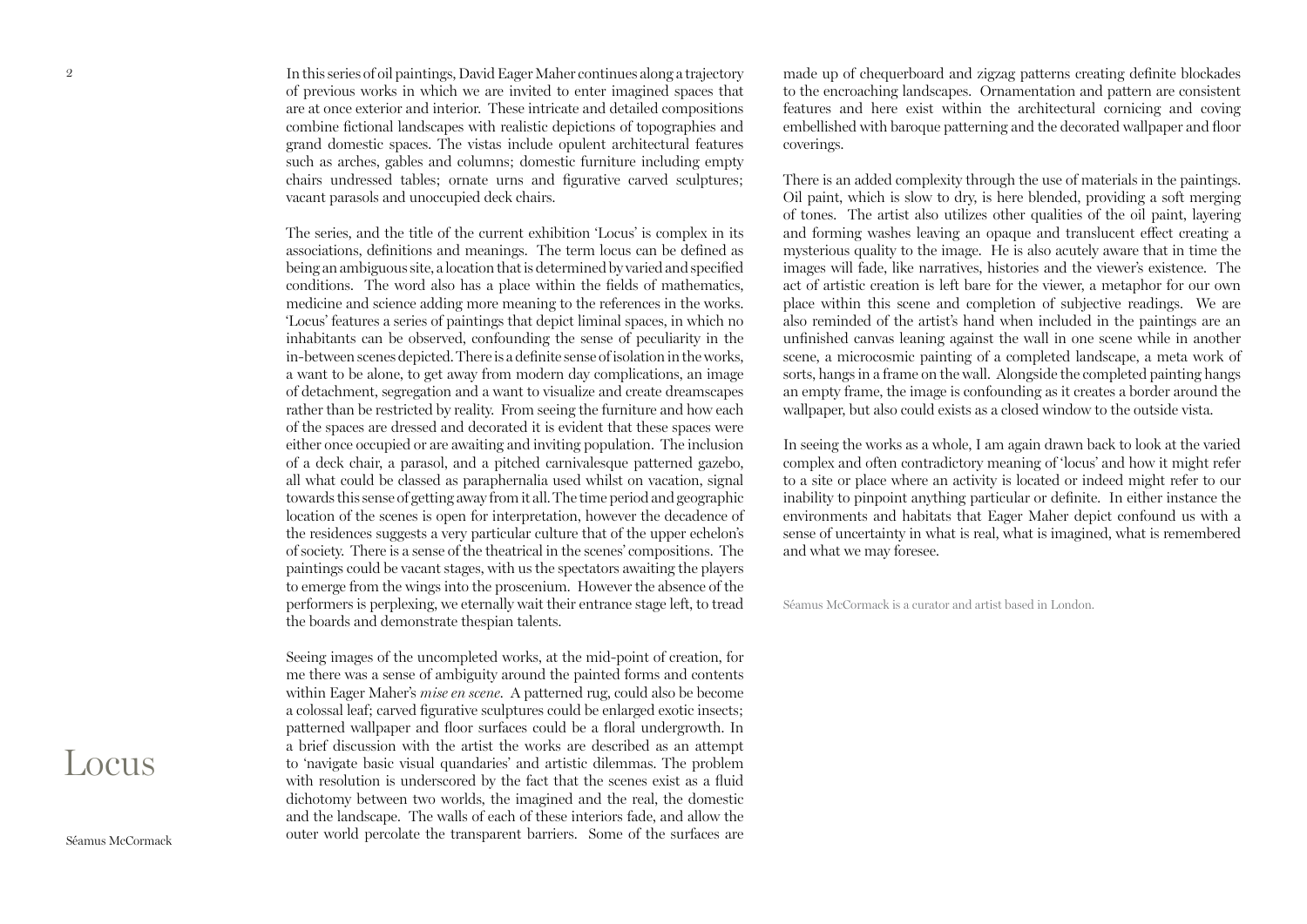

### Fruit Tree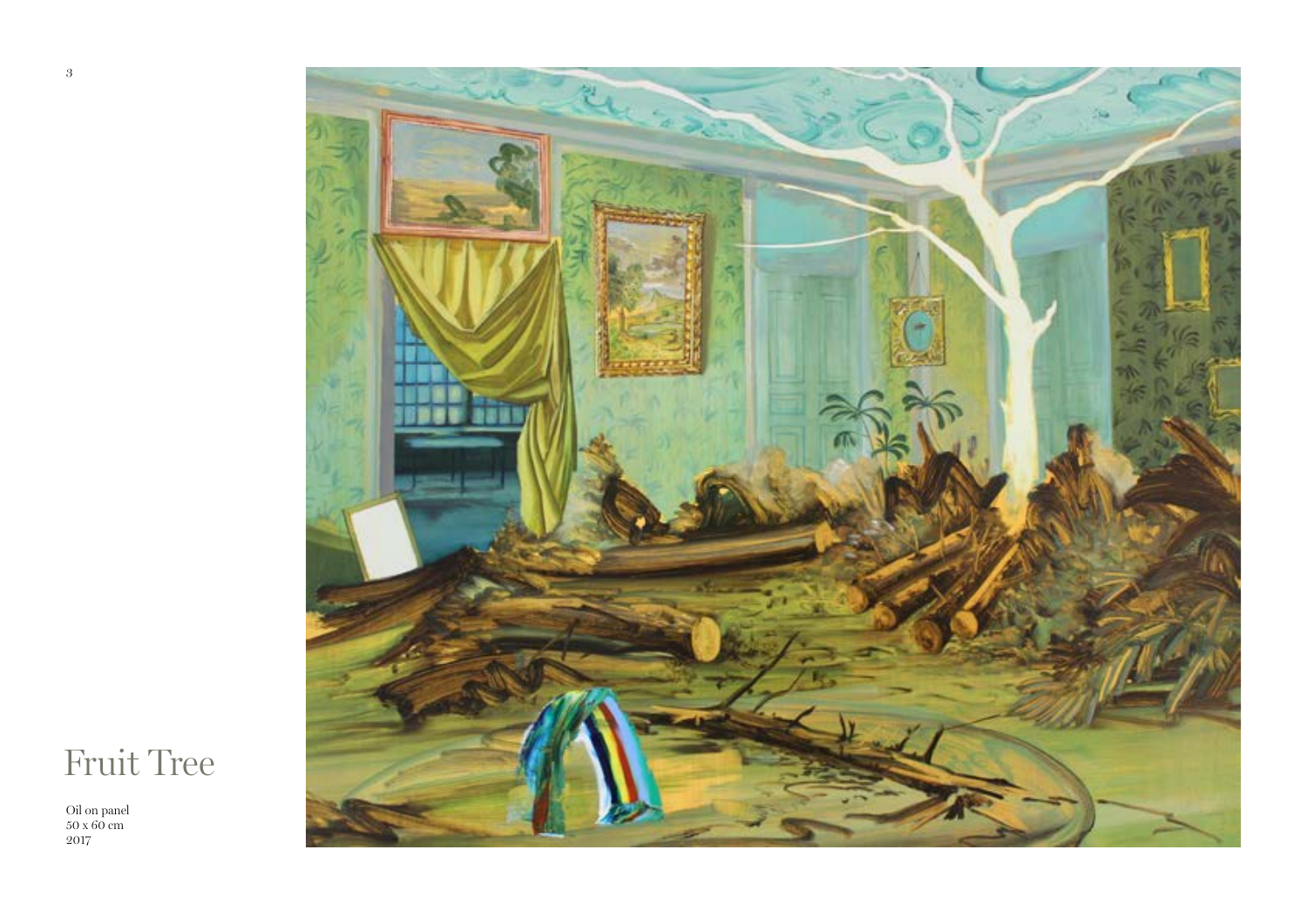

## Strand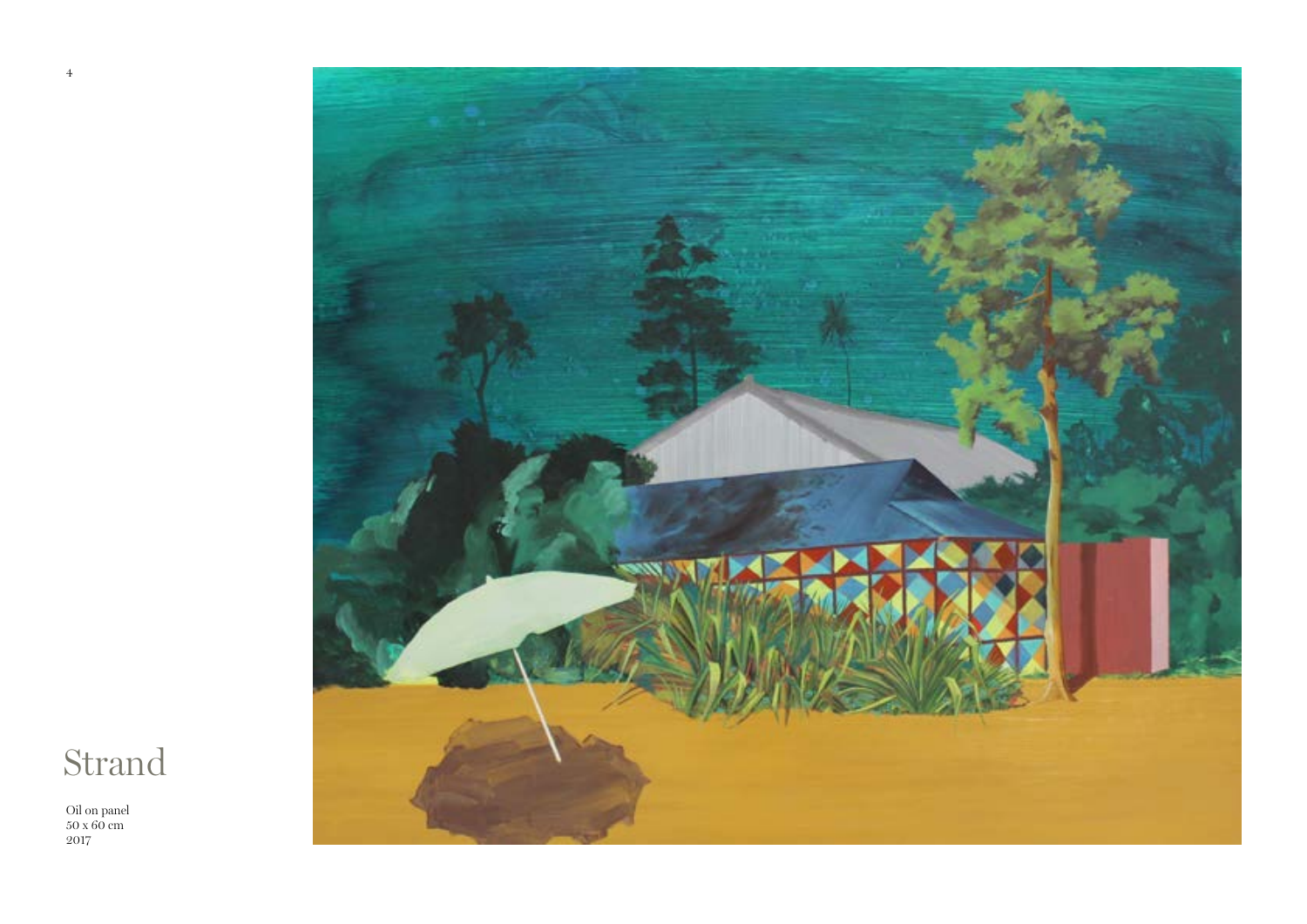

Annex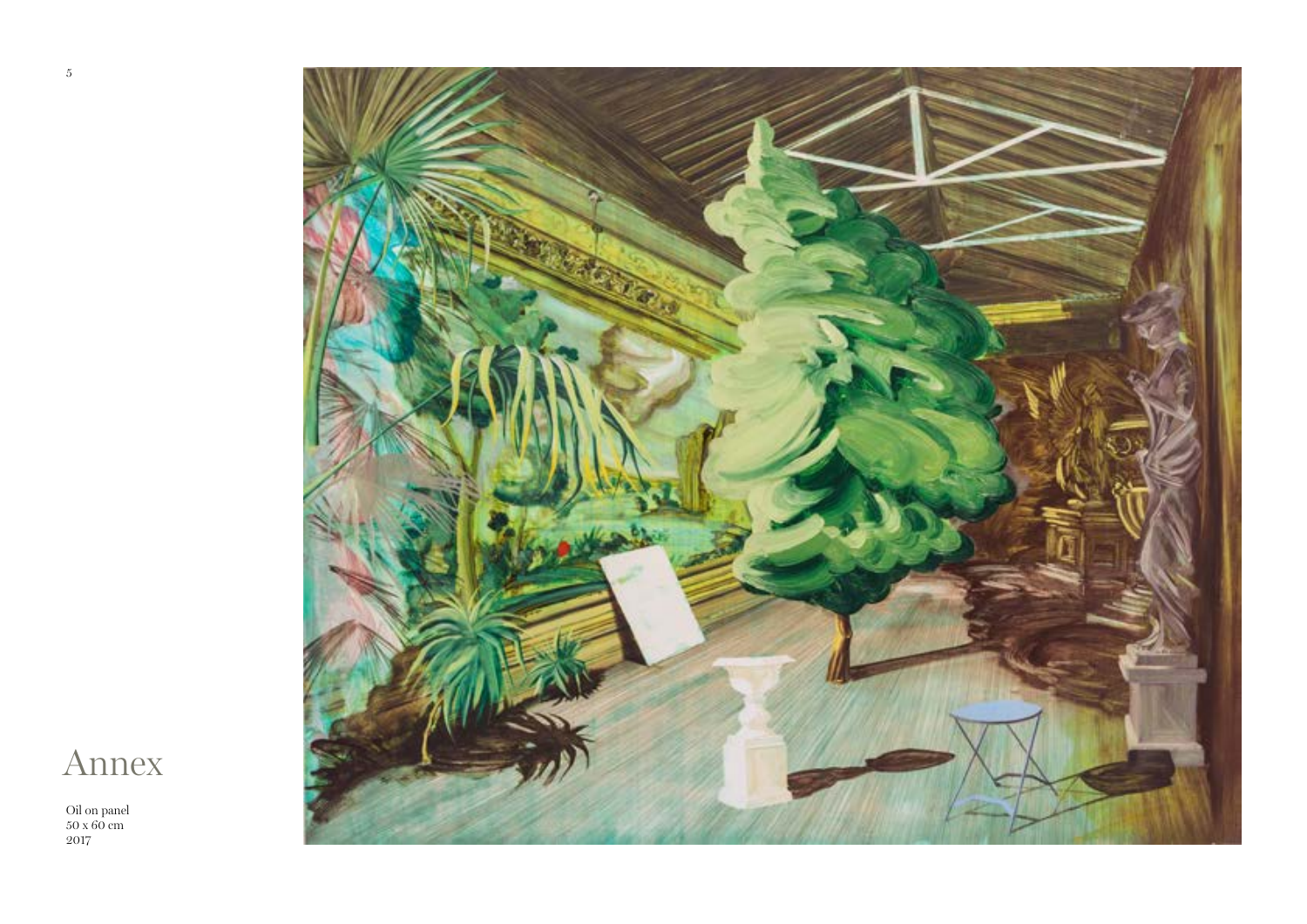

Awning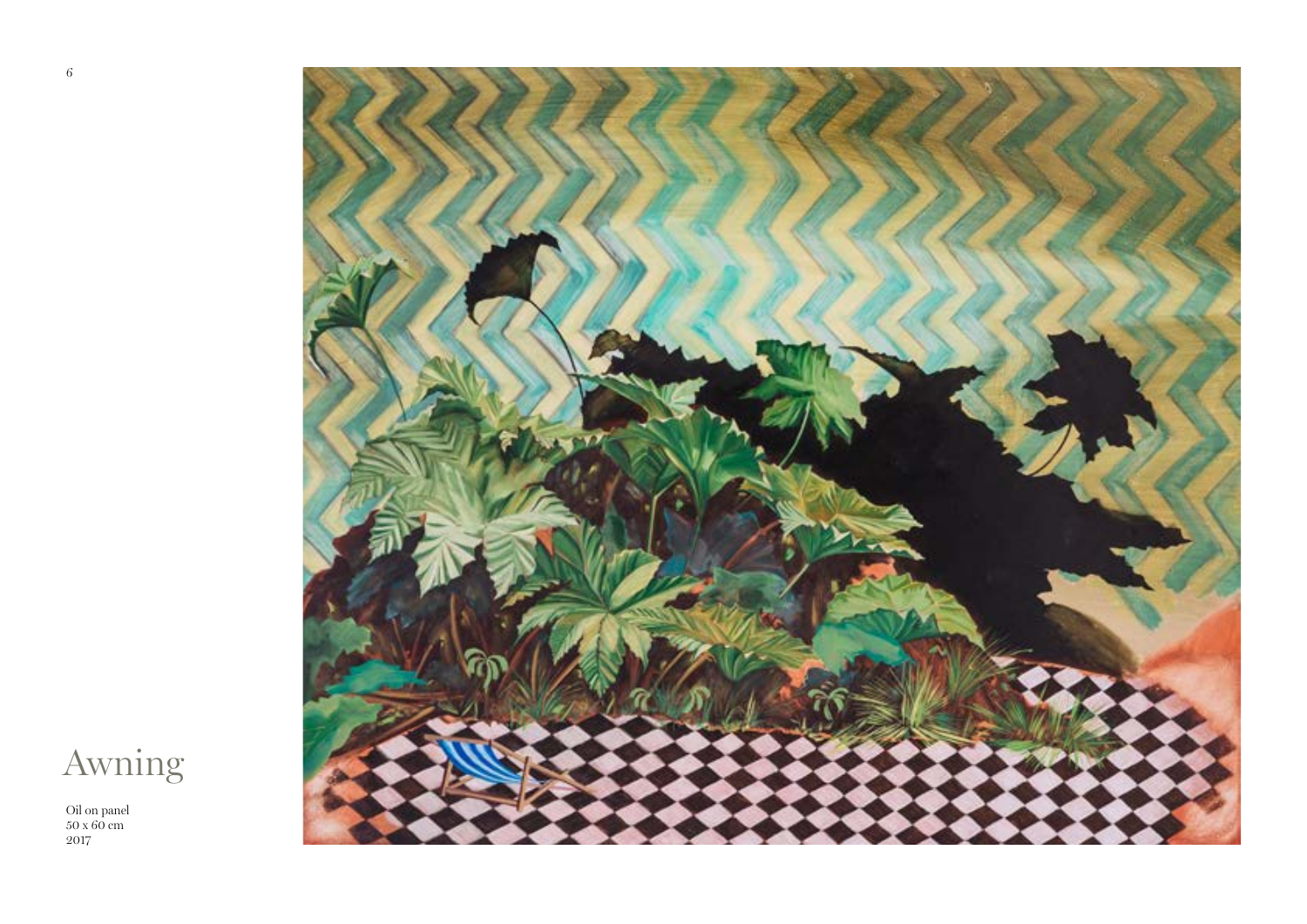

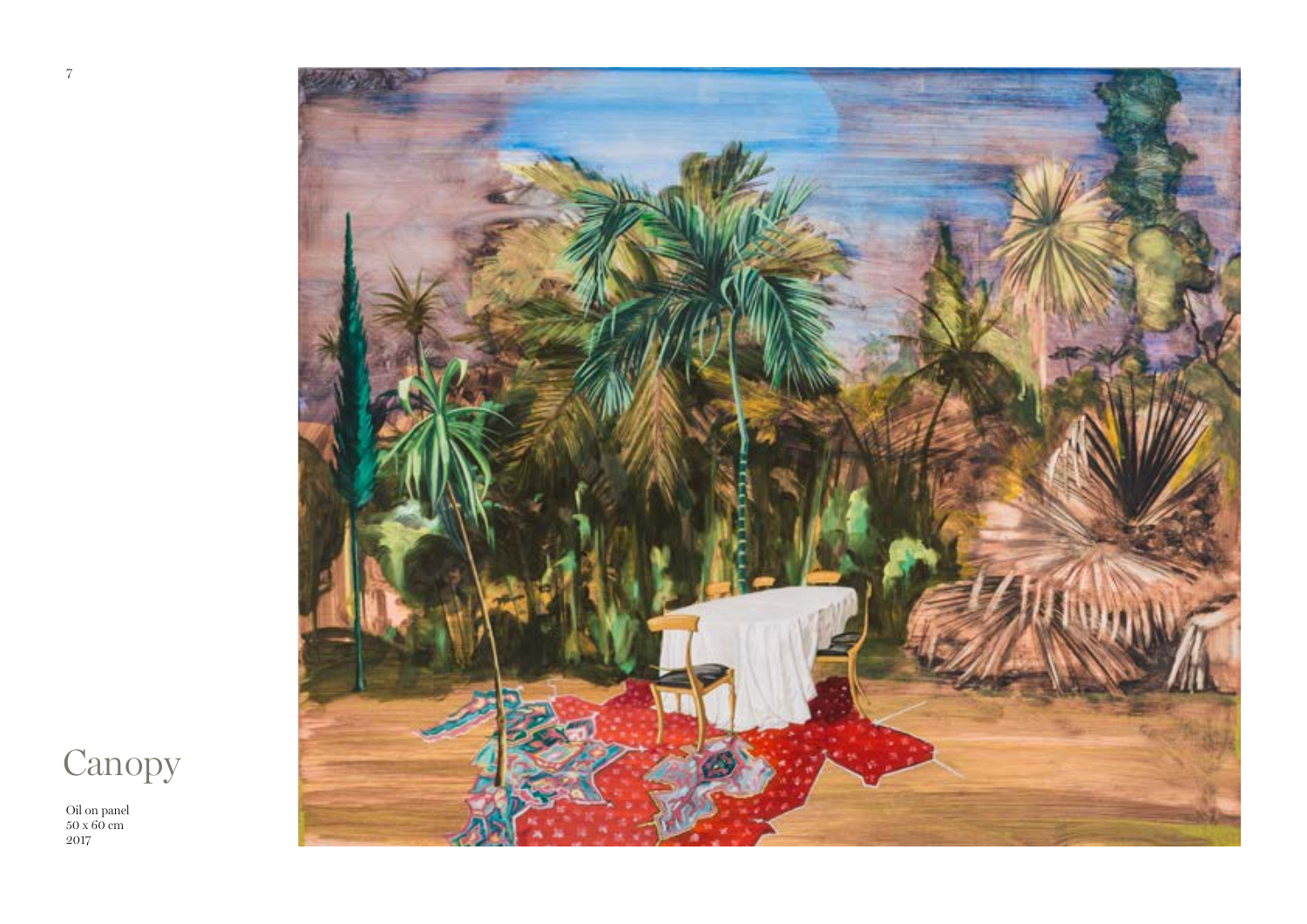

Spool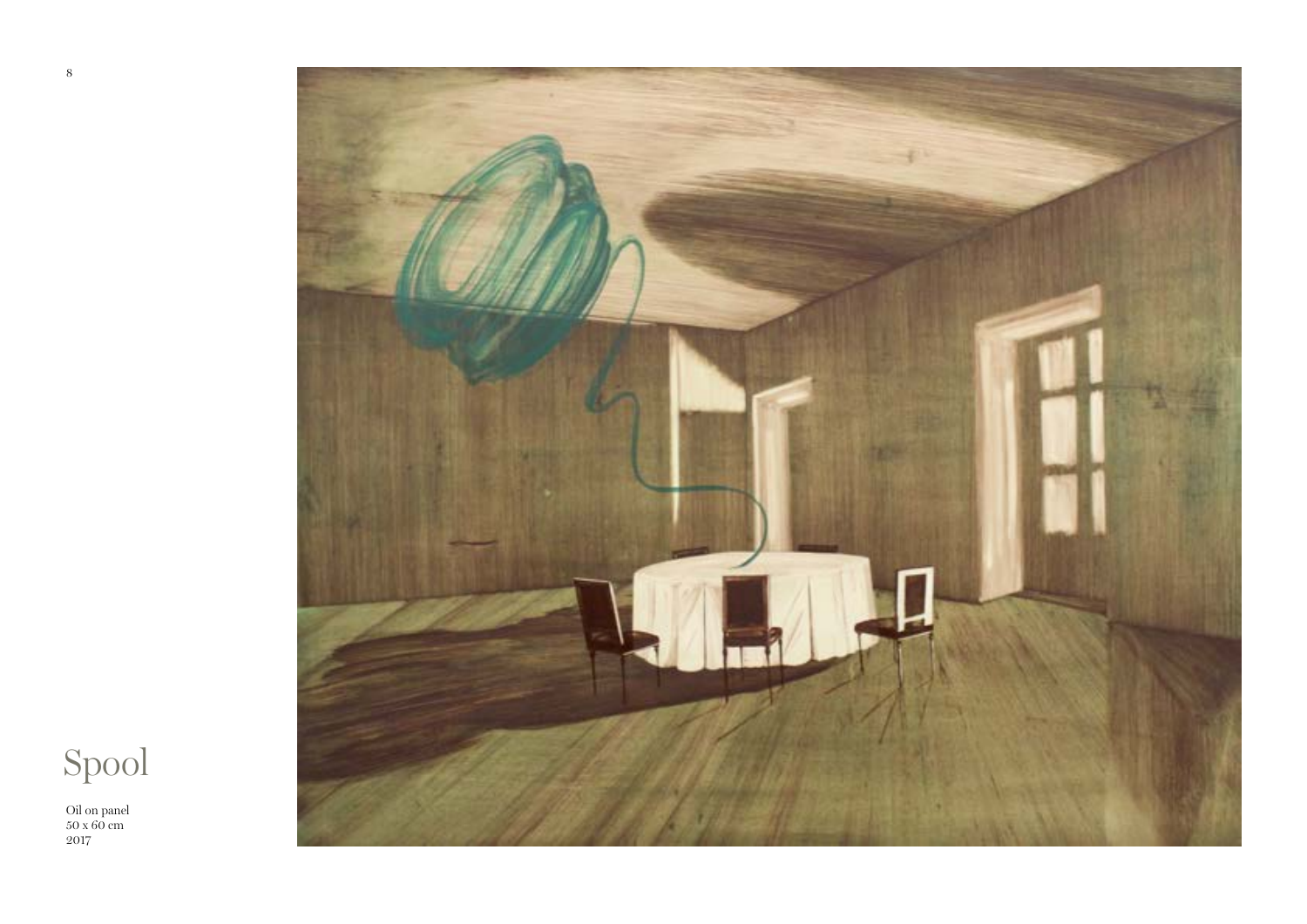

Thicket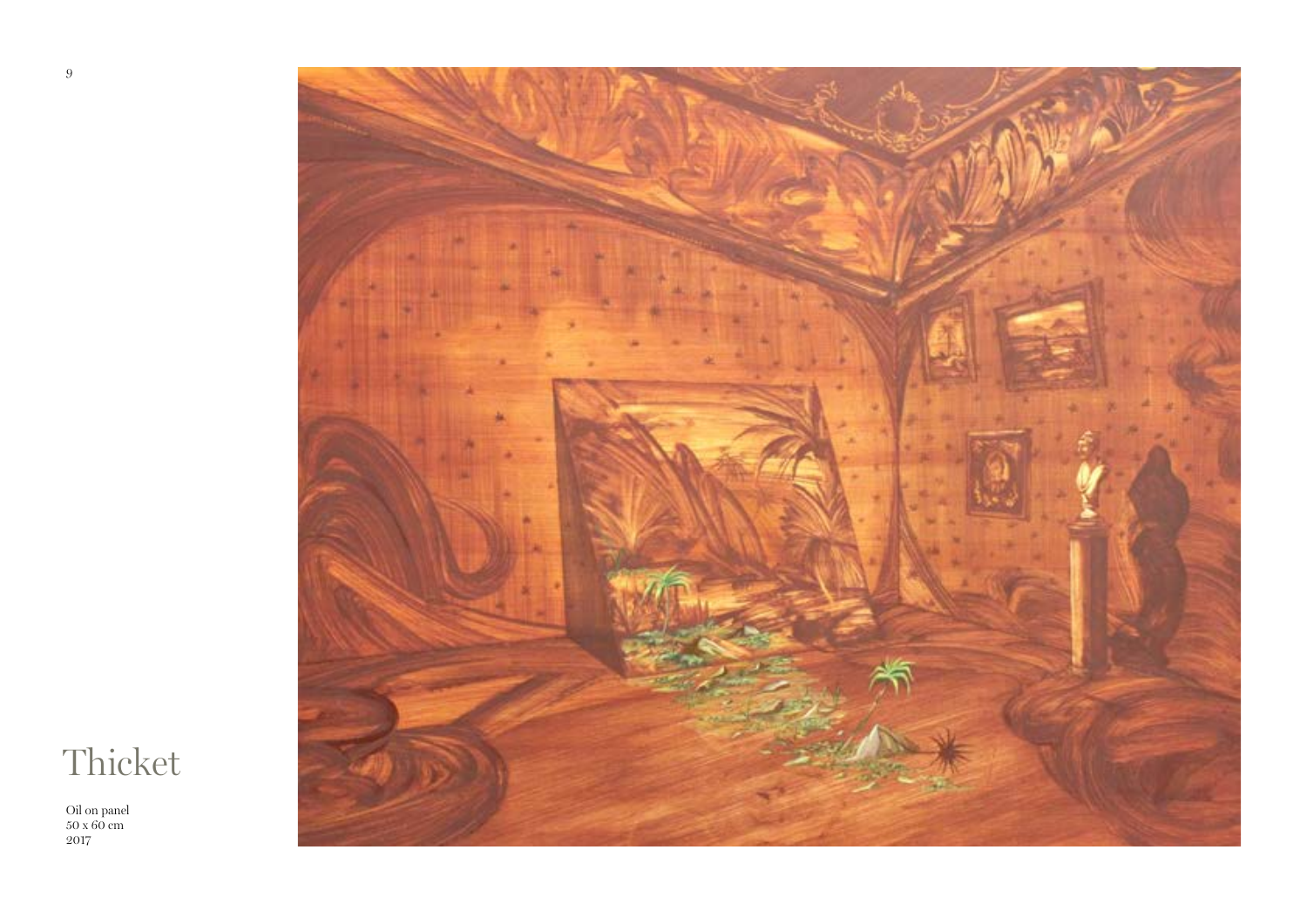

### Bandstand